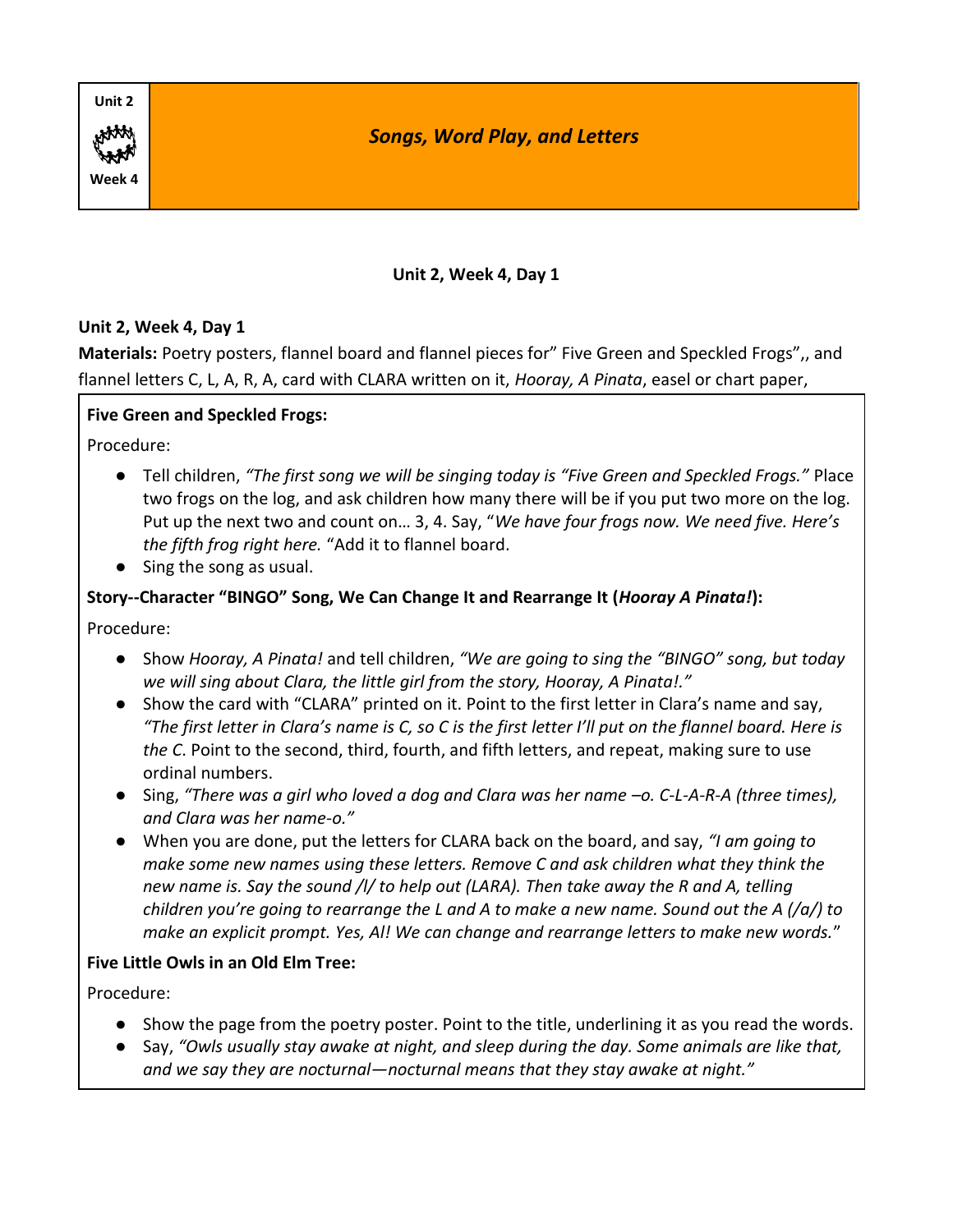● Recite the poem.

### **Interesting – Sounding Words (And Hooray, A Pinata!):**

Procedure:

- Tell children, *"We are going to talk about some of the interesting-sounding words in the book Hooray, A Pinata!."*
- Say, *Cinnamon is an interesting – sounding word. Say it with me.* Start with /s/ by modeling and holding onto the sound. Then say, *Let's say the whole word… cinn-a-mon.* (Enunciate its parts clearly.) *Do you like the part where your lips come together to make the /m/?* Model by saying cinnamon again, holding onto the /m/. Have children say it with you again.
- Show the cover of *Hooray A Pinata!*, and read the title, underlining the words. Ask, *"Are there any interesting – sounding words in the title?*" They might suggest Hooray or Pinata.
- Say, *"Piñata is a Spanish word. It starts with /p/ and it has other interesting sounds after the /p/. Let's say the word a couple of times."*
- Proceed the same way with Hooray.
- If time, go on to the rhyming words whack, smack, crack, and thwack. Comment on the fact that these are all noisy words.

# **Alphabet Letter Clue Game:**

- Tell children, *"We are going to play a letter guessing game. I'm going to think of a letter (e.g., E), give you one clue at a time, and you guess the letter."* Draw the long vertical line of the E and say, *"The first clue is a long vertical line, just like this. Are there any guesses about what letter I am thinking of?"*
- Respond to each guess by talking about how the letter is made. Examples: *I'm not thinking of the letter H, but H is a good guess because it has a long vertical line, like this* (said as you write the first line of H on the easel, then finish writing H).
- Then say, *"I am going to give you the next clue. As you add the next line for the letter E, say, I am making a short horizontal line. Can you guess the letter in my mind?* Children might guess L or T. Write an L and say, *I see what you are thinking, because the same lines are used to write an L. But the short horizontal line in the letter L is at the bottom, of the long vertical line not at the top.* In responding to a guess that the letter is T, you might say, *If I were making a T, I'd use one line across the top, like this* (draw a vertical line for making T and add the horizontal line across the top).
- Draw the second horizontal line of E, describing you actions and naming the kind of line (a short horizontal line). Children will probably shout out "F." You might say, *Yes, it is an F, but I have a different letter in my mind. If I add one more line down here (point), do you know what letter that would be?* Finish the letter and name it.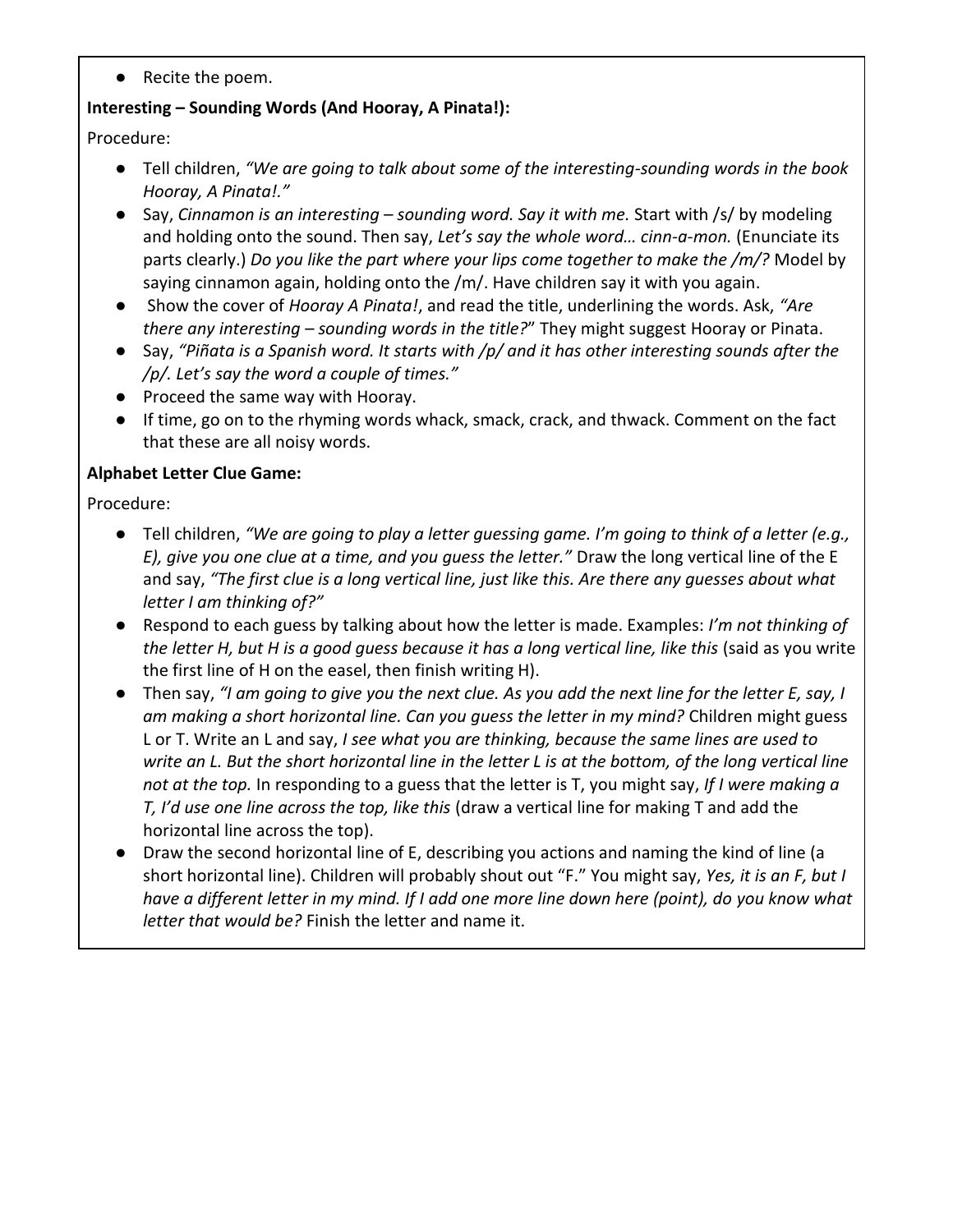#### **Unit 2, Week 4, Day 2**

### **Materials**: *Dazzling Diggers* , *Hooray, A Pinata!*, flannel board and pieces for "Down By The Bay"

### **Clap Your Hands**:

Procedure:

- Say, *"The first song we are singing is "Clap Your Hands." We are going to add some fun new verses to the song today.*"
- Start by singing "clap your hands," then ask children to stand up for the new verses.
- Continue with 2 -3 new verses (e.g.," *turn, turn, turn like this; turn around together", "bow like this", jump like this*").

### **What Are You Wearing?:**

Procedure:

- Say, *"Now, we are going to sing that song about the color of the clothes you are wearing*.
- Go around the circle using each child's name and sing about the color of an article of clothing they are wearing.

### **Dazzling Diggers (And Chiming In With Rhyming Words!):**

Procedure:

- Say, *"We have read this book before, so you will remember the title is… yes, it is Dazzling Diggers*" (as you say the title, underline the words with your finger).
- Read the book, keeping the natural rhythm of the verse.
- Linger on the first sound of the second word in a rhyming word pair so children can chime in with the word.

### **Down By The Bay:**

Procedure:

- Say, *"Now we are going to sing that silly song about the animals down by the bay. We will add some new verses to the song today."*
- Add a new verse or two (e.g.,*"goat eating a coat", ""hen writing with a pen"*).
- When finished singing, place the goat and coat flannel piece on the board and say, *Goat and coat rhyme, /g/ -oat, /k/ - oat* (emphasize the rhyming portion of the words). Choose one more pair of rhyming words from the song and do the same thing.

### **Guess What Word I Am Saying (And Hooray, A Pinata!):**

- Show the cover of the book and say, *"I have chosen some words from Hooray, A Pinata! that I am going to say in a different way. Say, Here's the first word I'm going to say in a way: n interesting /k/ (pause) –ake. Yes, cake! That's the right way to say it, not /k/ (pause) –ake."*
- Say, *"Here's another word: /l/ (pause) – eash. Right, leash. That's what we put on a dog when*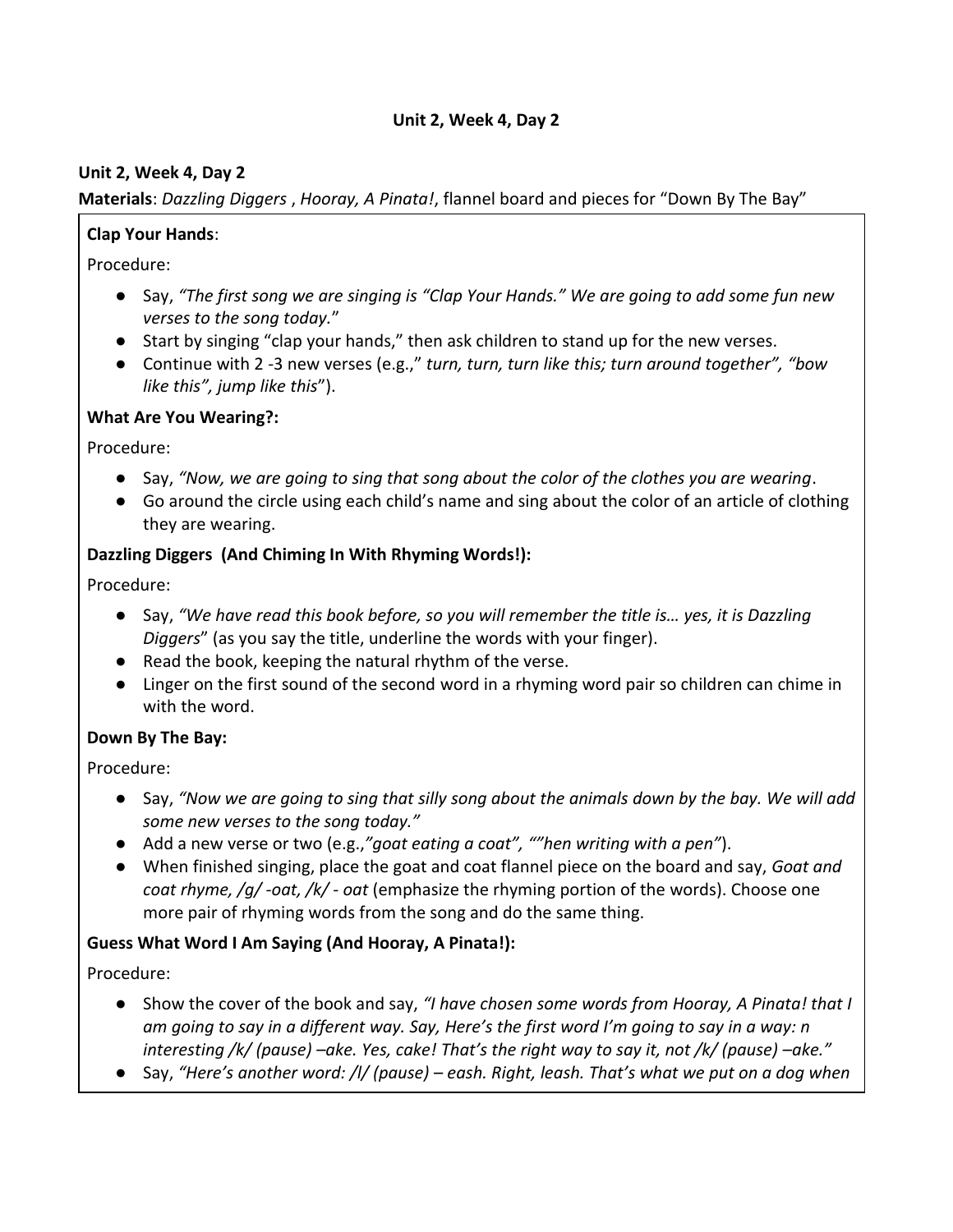*we take him out for a walk, so it doesn't run away.* 

● *Here's one more word: /m/ (pause) – ash. Repeat /m/ (pause) – ash. That's right, mash, which means to squish something.*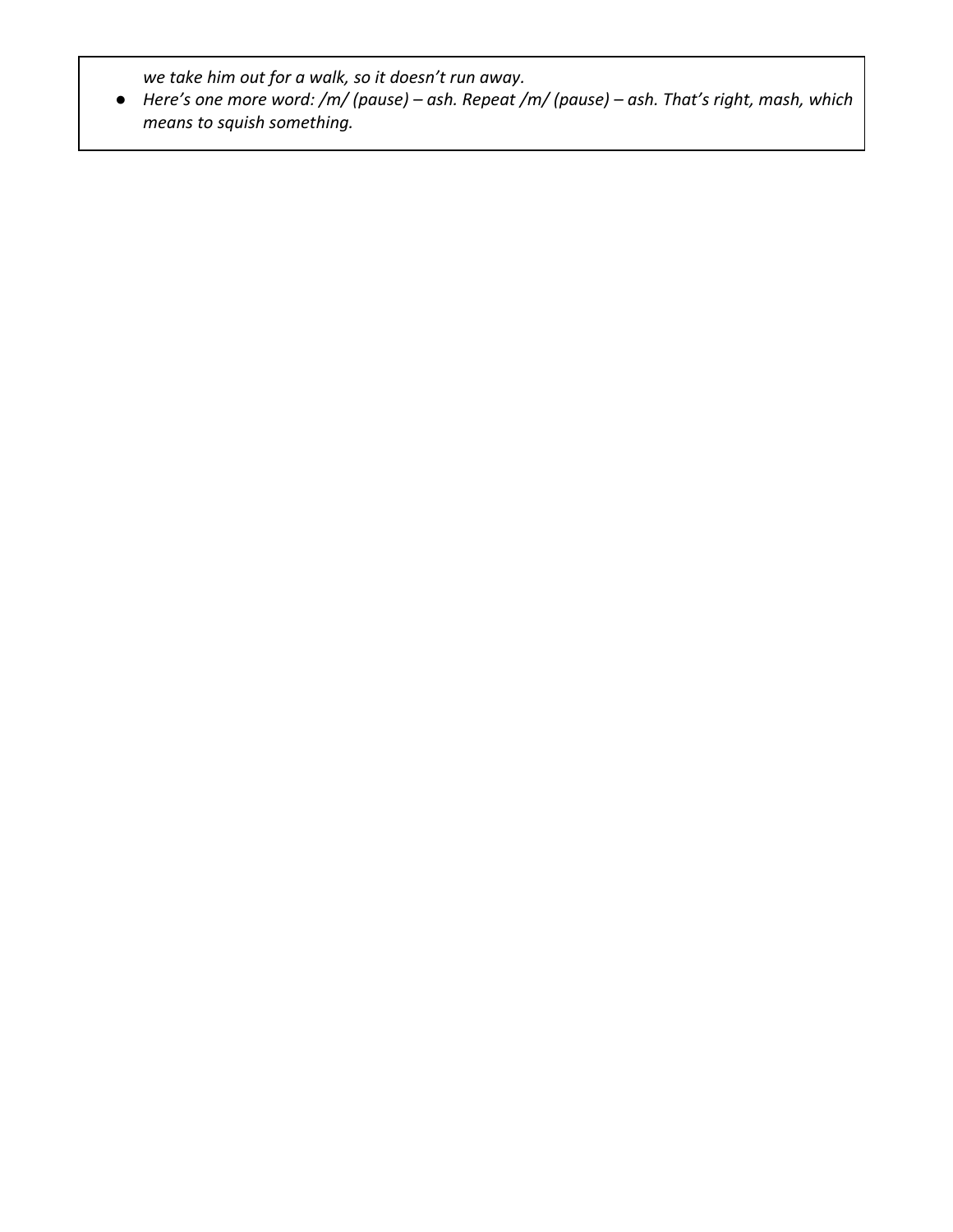**Materials:** Poetry posters, flannel board and pieces for "BINGO" and extra flannel letters T, R, S, W, P, *Dandelion, Hooray, A Pinata!,* Picture Cards : lightening bolt, piñata, leash, dog biscuit, merry-go-round

### **BINGO (And We Can Change it and Rearrange it):**

Procedure:

- Tell children, *"The next song we are singing is about the farmer's dog, BINGO. I am going to put the letters for Bingo on the flannel board and I want you to say the letters with me as I place them."*
- Sing the song as usual, removing one letter for each verse and replacing the letter with a clap.
- When the song is finished, put the letters for BINGO back on the board. You might say, *"This word says BINGO, but if I remove the B, and replace it with T, which says /t/, the word changes to TINGO!"*
- Say, "*So this word is TINGO, but if I remove the T and replace it with an R, what do you think the new word is?" Give a clue by saying the first sound /r/ (Ringo).*
- Continue with the other letters as long as they are interested.
- As you put the letters away, say something like, *"We can make many words with the same letters. We can change and rearrange letters to create a lot of different words!"*

# **I'm Thinking of \_\_\_\_\_\_ Clue Game (And** *Hooray, A Pinata!***): book:**

- Show the cover of Hooray, A Pinata! and tell children you are going to play a guessing game using words from the book. Remind children to listen to all the clues and then raise their hand when they have a guess.
- For piñata, use these clues: *1. This is a toy that is hollow inside. People put candy or little toys in it and then break it open at a party to get the goodies that are inside.* If children need another clue use *2. Clara had two of them at her party: a dog and a thundercloud. 3. The name of this toy starts with /p/.*
- For leash, use these clues: 1. *This is something you attach to a dog's collar, when you take the dog for a walk. A person holds the other end.* If children need another clue use 2. *Clara put one of these on her piñata dog.* 3. *The name of this thing starts with* /l/
- For dog biscuit, use these clues: *1. This is a snack for a dog that is something like a cookie.* If children need another clue use *2. Clara spent some of the money she got from her grandmother to buy these. 3. If we were offering one of these to a dog, we might say, "Here, Doggy. I have a dog /b/\_\_\_\_\_\_\_for you!"*
- For merry-go-round, use these clues: *This is the name of a ride at a carnival or amusement park. Kids sit on horses that go up and down.* If children need another clue use: *The first word in the name of this ride starts with /m/*. Show a picture of a merry-go-round after the word is guessed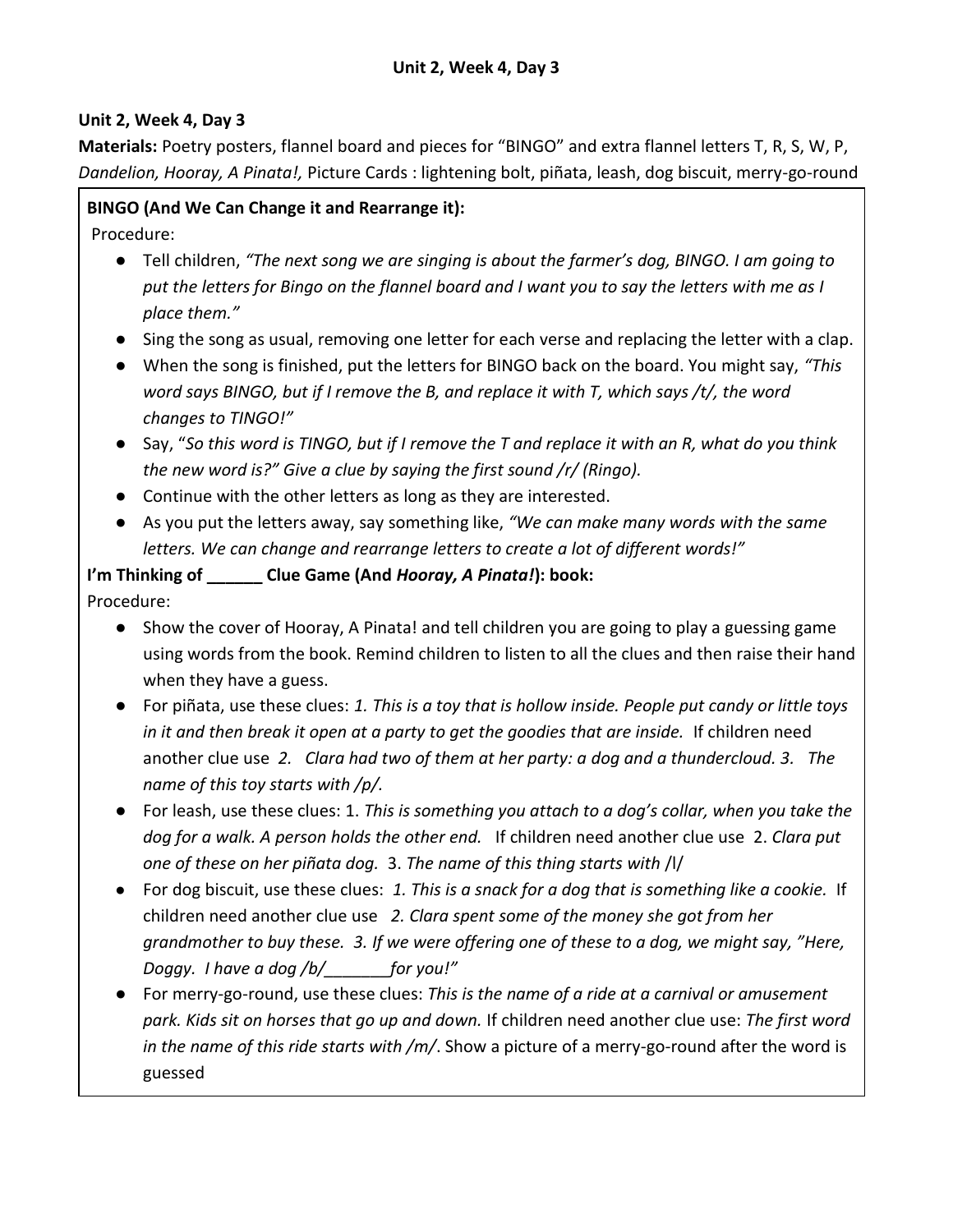● For lightening bolt, use these clues: 1. *This is something we would see in the sky during a thunderstorm. It is like a streak of light flashing in the sky.* If children need another clue use: 2. *Clara used the bottom part of the thundercloud piñata to make this. 3. The first word in the name of this word starts with /l/* Show the picture card to reinforce meaning, after the word has been guessed.

# **Five Juicy Apples:**

Procedure:

- Say, *"We are going to do the poem about the five juicy apples. We will say the poem enough times so everyone gets a chance to have their name used."*
- Recite the poem, using a different child's name each time. Hold up one hand with splayed fingers to count down from five to zero.

# **Interesting-Sounding Words (And Dandelion):**

Procedure:

- Show the cover of Dandelion and read the title. Say something like, "*Let's see if we can find some interesting – sounding words in this book."*
- Encourage children to name words as you flip through the pages. Pronounce each word clearly, saying syllables slowly and varying intonation. Have children repeat the words after you. The focus should be on the interesting sound and how it feels to say it.
- Say, "*Blinked is an interesting word to say. I like the way my lips and tongue feel when I say it. Say blinked again and then ask children to say it with you."*
- Say, *"Magnificent is another interesting-sounding word. Magnificent is a long word that has many sounds. Let's say it together… Mag – nif – i - cent. Dandelion thought he looked magnificent after he had his mane curled. Magnificent starts with /m/ and we write /m/ with the letter M."*Write M on the easel so children can see it.
- Say, *"Kangaroo is a really fun word to say. Let's say it together! Kan-ga - roo. Kangaroo starts with /k/, and we write the /k/ sound with the letter K."* Write K so children can see it.
- Accept other words children offered and find something to say about the sounds in each one.

# **Come on and Join in to the Game:**

- Tell children, *"The last thing we are doing today is singing "Come on and Join in to the Game." We need to stand to do the motions for the verses we are singing."*
- Sing the first four verses ("clapping', "sneezing", "yawning", jumping") and model the motions as children follow. Sing the first four verses a second time.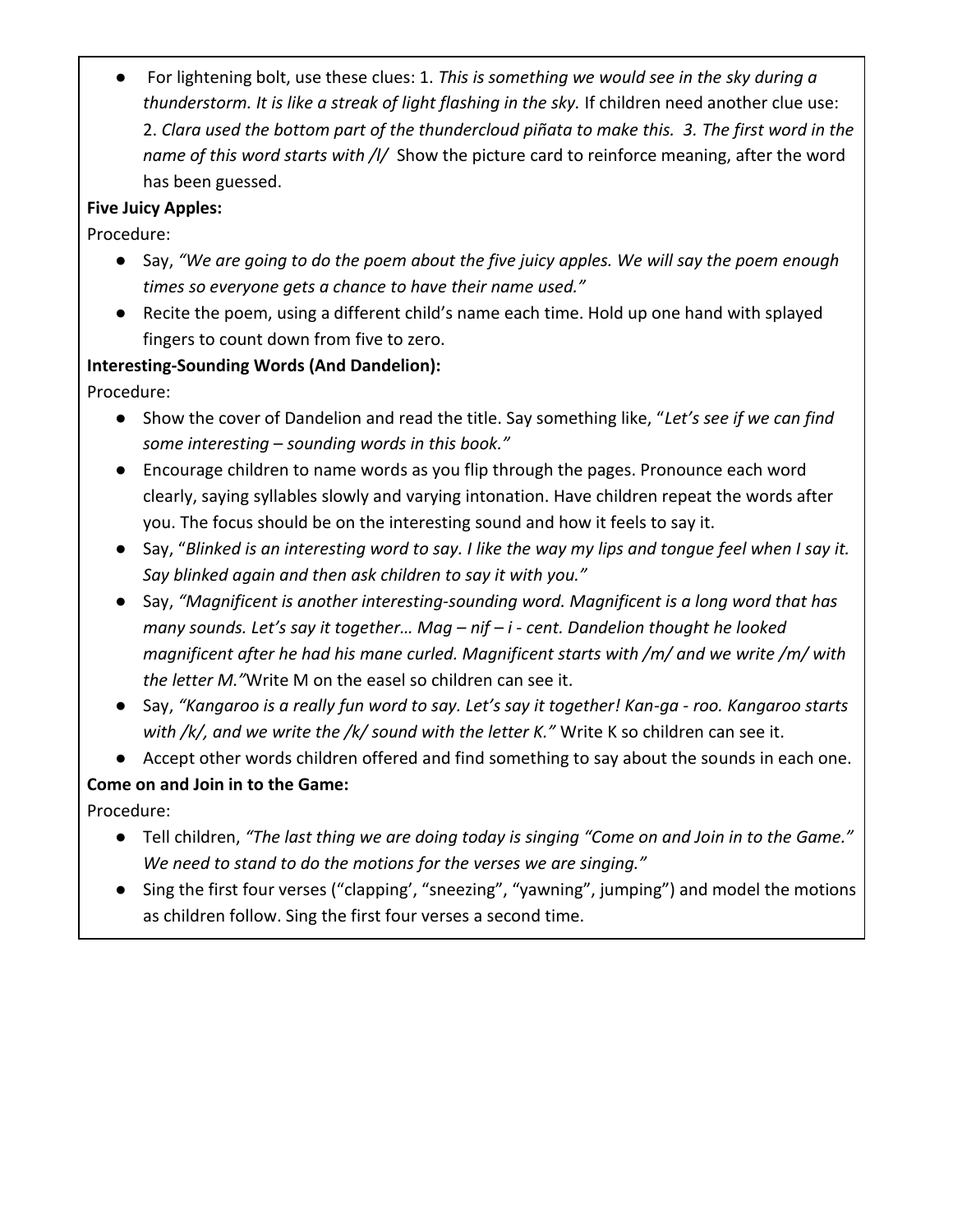**Materials:** Poetry posters, uppercase alphabet letters, *A Letter To Amy, Matthew and Tilly, Hooray A Pinata!*

### **Head and Shoulders:**

Procedure:

- Say, *"Today we are going to start off by singing the movement song "Head and Shoulders, Knees and Toes."*
- Sing the song as usual, touching the different body parts as you sing about them.
- After the first verse, leave out saying a body part each time (But continue to point to that part), until you do all the motions silently.

### **Five Little Owls In An Old Elm Tree:**

Procedure:

- Show the illustration in the Big Book of Poetry and ask children if they remember the name of this poem. Confirm by underlining the title as you read the words.
- Tell children to listen for words that rhyme as you recite the poem.
- Recite the poem again, but this time pause to give children a chance to chime in with rhyming words (e.g., tree/bee, fluffy/puffy, blinking/winking, eyes/skies).
- Then go back and say something like, Tree and bee rhyme, don't they? They sound the same at the end. Say, the words again, emphasizing the rhyming portion of the word. Do the same with one more set of rhyming words from the poem.

### **The Wheels on the Bus:**

Procedure:

- Say, *"Now we are going to sing a song you are very familiar with, "The Wheels on the Bus."*
- Sing the verses children already know, leading them in the appropriate motions for each verse.
- Introduce another verse and model the motions for the children.

# **First Sound Matching Story Characters' And Children's Names (And** *A Letter To Amy, Matthew And Tilly, Hooray, A Pinata)***: books:**

- Show the children the books, one at a time, point to the titles and read them. Then say something like, *"We've met many characters in these books, haven't we?"*
- As you flip through the books, you might say, In A Letter to Amy, there were Peter, Amy, and Eddie. In Matthew and Tilly, there were…(pause to let children chime in) Matthew and Tilly. And in Hooray a Pinata!, there were Clara and her friend Samson.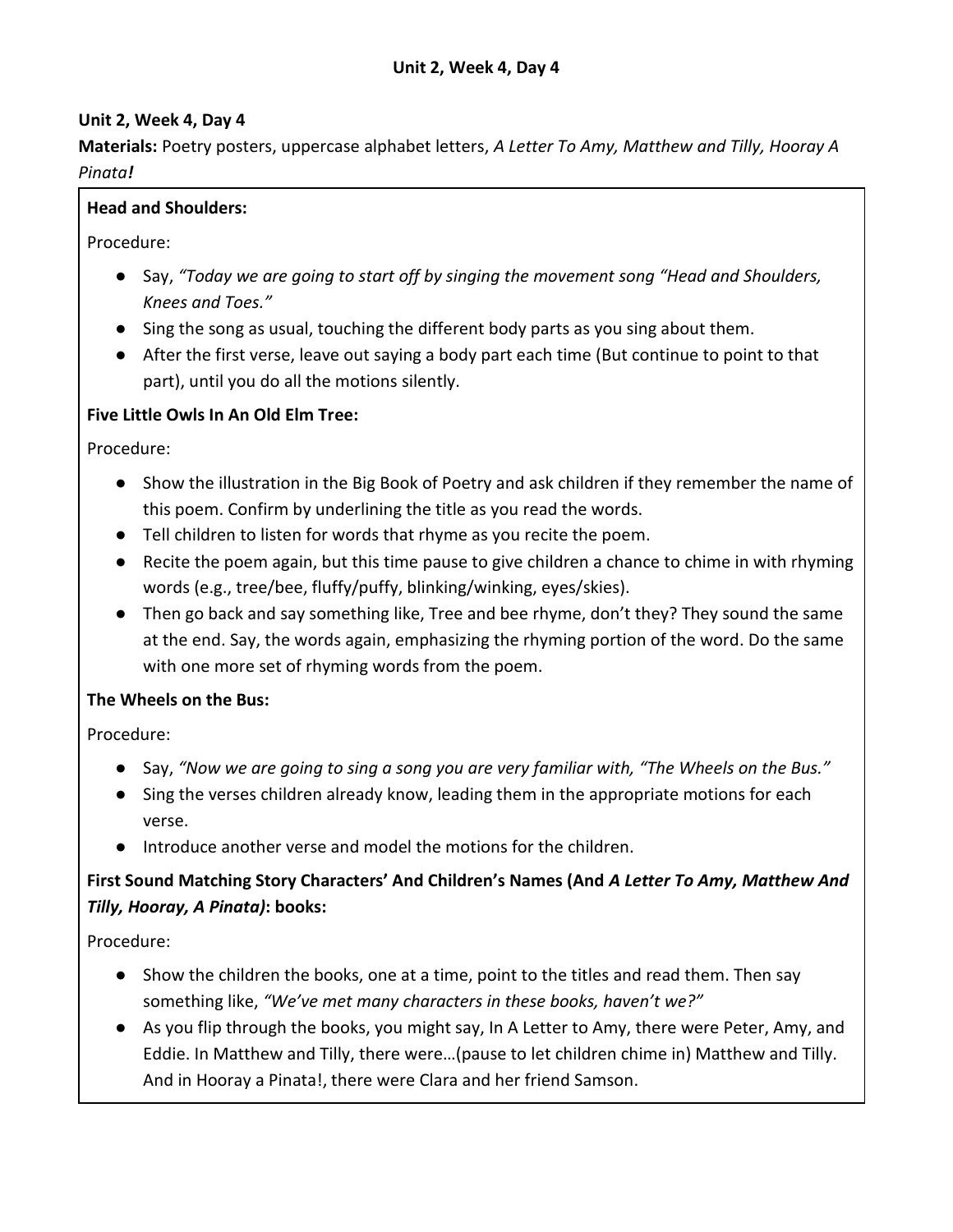- Tell children, *"We are going to play a game with some of the names of the story characters. I will say a character's name. You think about the sound the name starts with. Then we'll go around the circle and say our own names to see if anyone else's name starts with the same sound*.
- Choose character names with beginning letters that match at least one child's name in the class. Go around the circle and let children say his or her name. Let the group decide (with your help, if needed) whether the first sound matches the name you picked.

# **Clap Your Hands:**

- Say, *"Now we are going to sing a song about things we can do together called, "Clap Your Hands.*" *We need to stand up so we can do the motions for the verses we are going to sing."*
- Sing the verses the children already know, then add new verses and model the motions. (e.g.," *shake your hips", "bend your knees", "tap your toes", "blink your eyes".*)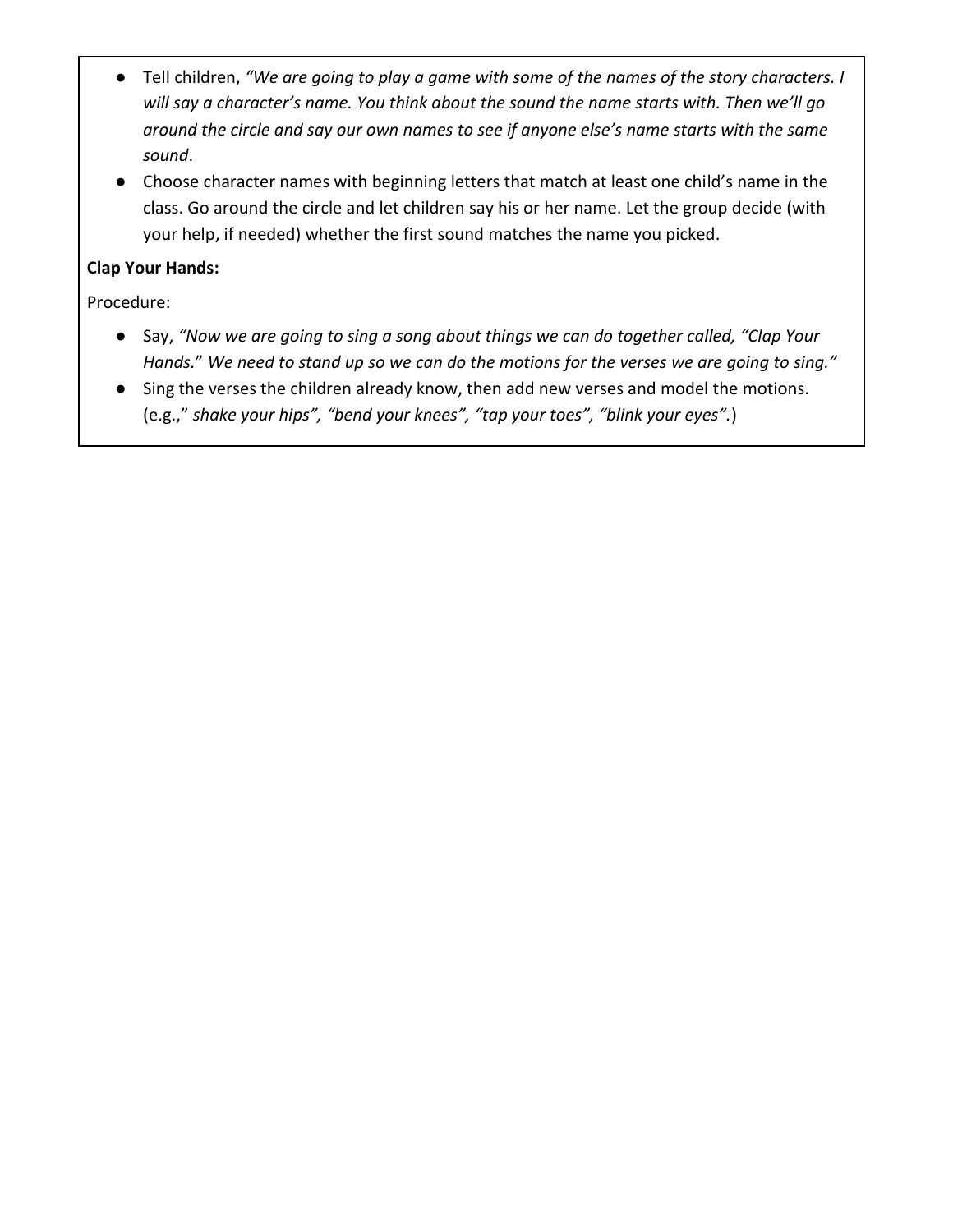**Materials:** *Hush!, Hooray A Pinata!*, two sets of uppercase letter cards, flannel board and pieces for "Five Green and Speckled Frogs",

**Can You Think Of Words That Begin With The Same Sound as \_\_\_\_\_\_?:**

Procedure:

- Say, *"The first thing I am going to do today is read you the story Hush! Then we will play a game with some of the words from the story".*
- Read the book aloud, keeping the natural rhythm of the verse. Point to the pictures to identify objects named.
- After reading the story, turn to the page with the lizard. Point to the lizard and talk about the meaning of the word in the context of the story. Then say, *The word lizard begins with the sound /l/. So does the word leaf, like a leaf on a tree, /l/ lizard, /l/ leaf. How about the word mosquito? Does that have the same beginning sound as lizard ?*"
- Then say the word *lizard* and linger on the /l/, then say *mosquito* and linger on the /m/. Say, *No, lizard and mosquito do not have the same beginning sound, do they? How about ladybug? Does ladybug have the same beginning sound as lizard? Listen again, /l/ ladybug, /l/ lizard. Yes, they do have the same beginning sound!*
- Then ask children if they can think of other words that begin with /l/. If children says a word that does not begin with /l/ (e.g., ball), say, *I hear the /l/ sound in the word ball, but I don't hear it at the beginning like I do in lizard, leaf, and ladybug.*

# **Head and Shoulders, Knees and Toes:**

Procedure:

- Say, *"Let's stand up so we can sing and do the motions to "Head and Shoulders, Knees and Toes."*
- Sing the song as usual, touching the different parts of your body as you sing about them.
- After the first verse, leave out saying a body part each time (but continue to point to that part), until you do all the motions silently.

# **Guess What Word I Am Saying ( And Hooray, A Pinata!):**

- Hold up the book and say, *"Hooray, A Pinata! is a story we have been reading. Today, I am going to say some words from the story in a different way that is not quite right. I want you to say the words the right way.* For example, if I said c (pause) – ollar, you would say "collar." Give more examples if you think children need them to understand the task.
- Say some words in a "*different wa*y" and wait for children to say the word the right way. Present the segments twice: For crack: *cr (pause) - ack,* For dreams: *dr (pause) - eams*, For